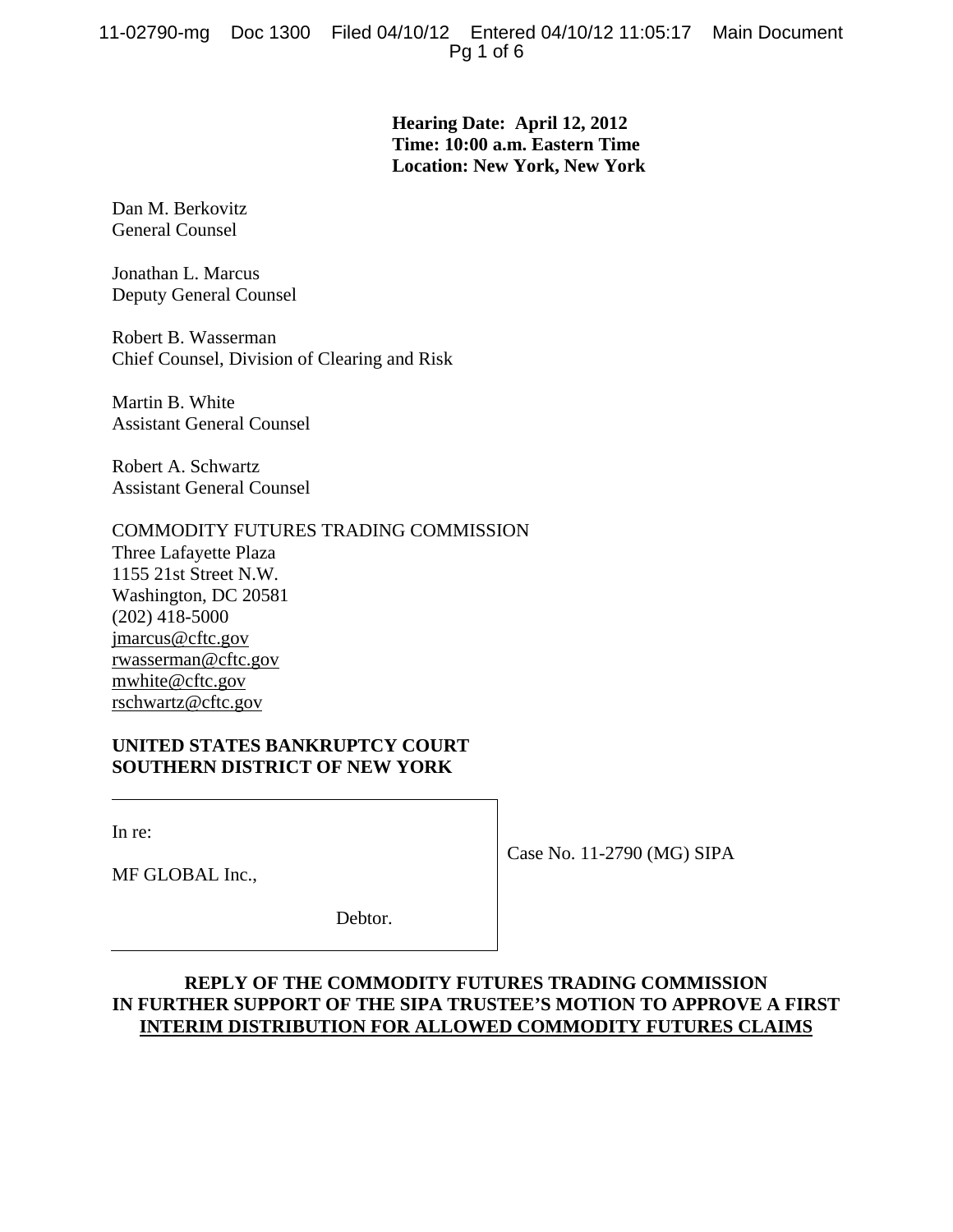#### 11-02790-mg Doc 1300 Filed 04/10/12 Entered 04/10/12 11:05:17 Main Document Pg 2 of 6

The Commodity Futures Trading Commission ("Commission") respectfully submits this reply in response to the statement of the Chapter 11 Trustee of MF Global Holdings, Ltd. ("MFG Holdings") (Doc. # 1218) and the objection of Patrick O'Malley, M.D., Matthew Johnson, and Michael Dokupil ("Three Physicals Customers") (Doc. # 1206) ("Objection"), pertaining to the SIPA Trustee's motion to approve a first interim distribution for allowed commodity futures claims (Doc. #1086) (the "Motion"). Neither filing sets forth cause to prevent or delay the SIPA Trustee's proposed return of customer property. Therefore, the Court should grant the Motion.

#### **I. The Chapter 11 Trustee's Statement Of "Concerns" Is Improper.**

The Chapter 11 Trustee has filed a statement ("Statement of Concerns") (Doc. # 1218), joined by the Chapter 11 Creditors' Committee ("Joinder") (Doc. # 1277), setting forth "a number of concerns" in connection with the proposed return of customer property and suggesting that the SIPA Trustee perform several tasks before the Court approves the distribution. The Chapter 11 Trustee, however, states no basis for conditioning the return of this customer property on the performance of such additional tasks, and the Commission objects to the dissipation of estate assets on any new requirements in this respect beyond those established by the Court's existing orders. (*See, e.g.*, Doc. # 423.)

More fundamentally, neither the Statement of Concerns nor the Joinder gives any indication of what these parties' interests are in the SIPA Trustee's effort, by this Motion, to return the specified customer property to public commodity customers. While the Joinder asserts that MFG Holdings and other affiliated companies "are a claimant in the SIPA estate through subordinated debt, intercompany and equity claims, in addition to customer claims,"<sup>1</sup> neither the Chapter 11 Trustee nor the Creditors' Committee has ever asserted any claim to the property

<u>.</u>

<sup>1</sup> *See* Joinder, Exhibit C at 6 (Doc. # 1277-3 at 7).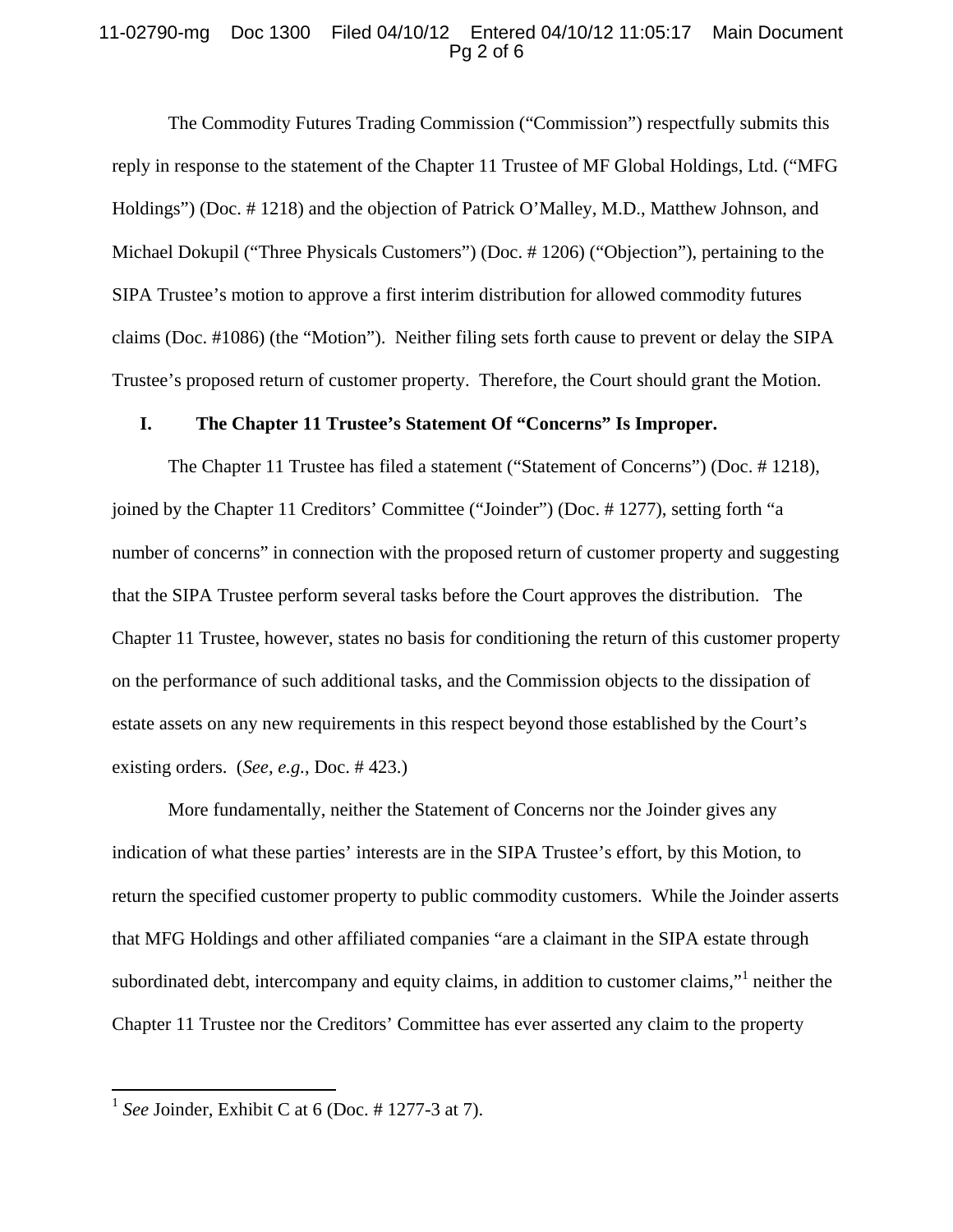#### 11-02790-mg Doc 1300 Filed 04/10/12 Entered 04/10/12 11:05:17 Main Document Pg 3 of 6

segregated at MFGI for the benefit of its public commodity customers, or to the other customer property addressed in the Motion. Nor could they. *See* 11 U.S.C. § 766(h) (reserving customer property for distribution to customers "in priority to all other claims" (with an exception not here relevant)); *id.* (providing that a "proprietary account" claim "may not be paid either in whole or in part, directly or indirectly, out of customer property unless all other customer net equity claims have been paid in full"); 17 C.F.R. §§ 1.3(y)(1)(vii) & (viii) (defining "proprietary account" to include the account of "a business affiliate that directly or indirectly controls" or "is under common control with" the FCM). $^{2}$ 

Accordingly, the Chapter 11 Trustee and Creditors' Committee have no arguable basis to interfere with commodity customers' rights to the return of their property. The Court should give no weight to the views expressed in the Statement of Concerns and the Joinder, because they are unconnected to any articulated or legally cognizable interest in the property at issue, and should reject the Chapter 11 Trustee and Creditors' Committee's list of demands before granting the Motion.

## **II. The Delivery Account Class Properly Includes Delivery Credits And Frozen Proceeds.**

The Three Physicals Customers object to the inclusion of Delivery Credits and Frozen Proceeds as Physical Customer Property of the Delivery Class. These categories of property, as defined by the SIPA Trustee, include the cash proceeds of physical delivery contracts, whether or not those proceeds had yet been credited to the customer's account upon entry of the order for

<sup>&</sup>lt;sup>2</sup> Any claims by the Chapter 11 Trustee or Creditors' Committee to general MFGI estate assets in this case are also attenuated, at best, given that customer property includes, among other things, property that was unlawfully converted but is part of the estate, 11 U.S.C. § 761(10)(A)(viii), property that any law requires to be set aside or held for the benefit of a customer, *id.* § 761(10)(A)(ix), and customer property that was withdrawn but subsequently recovered by the SIPA Trustee, 17 C.F.R. § 190.08(a)(ii)(D).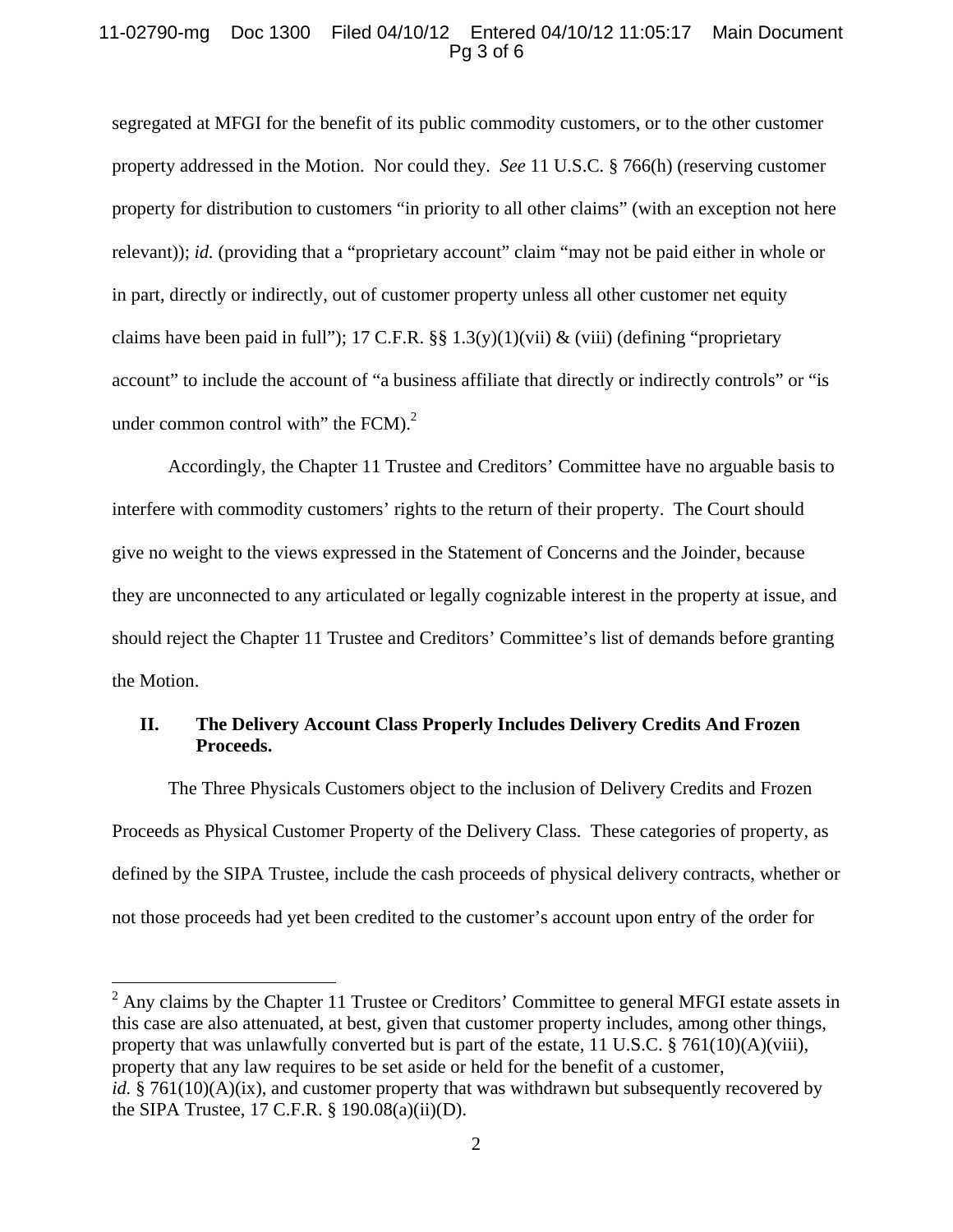#### 11-02790-mg Doc 1300 Filed 04/10/12 Entered 04/10/12 11:05:17 Main Document Pg 4 of 6

relief. (Motion ¶¶ 24-25.) Under CFTC regulations, such cash is "specifically identifiable property" that may be contained in a "delivery account," 17 C.F.R. §§ 190.01(kk)(3)-(5), 190.05(a)(2), and is properly attributed to the Delivery Class.

Section 190.05(a)(2) of the CFTC's regulations provides, in relevant part, that a "[d]elivery account" contains "only the specifically identifiable property associated with delivery set forth in §§ 190.01(kk)(3), (4), and (5)." The Objection focuses exclusively on Section 190.01(kk)(3), which includes physical commodities and documents of title within the definition of specifically identifiable property, but the Objection does not correctly apply Section 190.01(kk)(5), which provides that the "cash price tendered" for such property is also specifically identifiable property that may, under Section  $190.05(a)(2)$ , be held in a delivery account. According to the SIPA Trustee's description, Delivery Credits and Frozen Proceeds meet that definition, so it is appropriate to attribute that property to the Delivery Class.

The Three Physicals Customers correctly note that the Commission intends these regulations to prevent dilution of customer property held in delivery accounts. (Objection ¶ 8.) However, in promulgating the Part 190 regulations, the Commission specifically contemplated that some of that property would be in the form of cash. *See Bankruptcy*, 48 Fed. Reg. 8716, 8731 (Mar. 1, 1983). Thus, alongside Section 190.01(kk)(3), which brings the physical property itself into the delivery account class, the Commission established subparagraphs (4) and (5) to provide that "the 'price' deposited for making or taking delivery" is "specifically identifiable property as well." *Id*. As a result, "any property or cash which becomes captured by the estate incident to delivery" is "extractable under either §§ 190.01(kk)(3), (4), or (5)." *Id*. The proposed distribution, therefore, is a proper exercise of the Trustee's powers under Sections 190.01(kk) and 190.05(a)(2).

3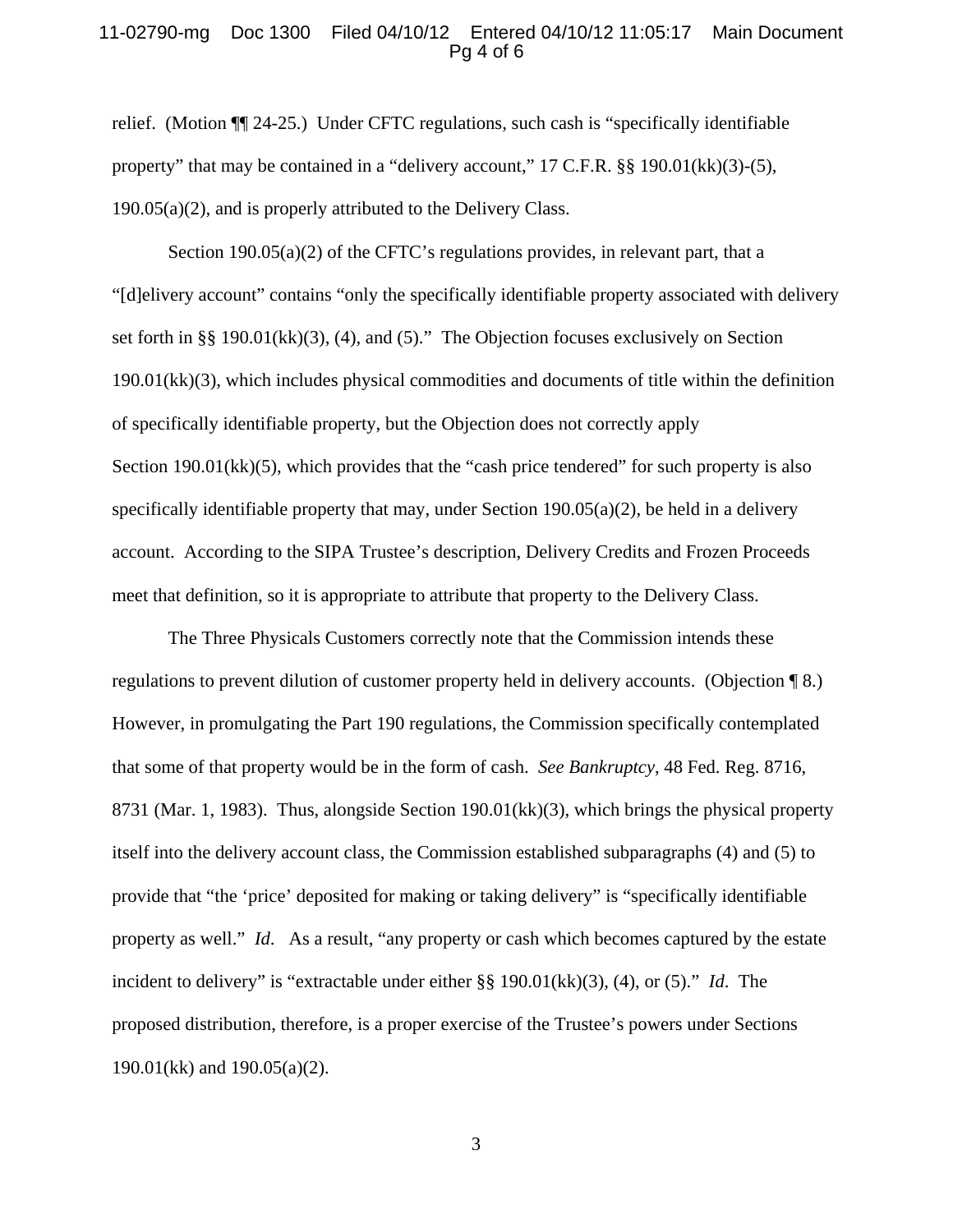11-02790-mg Doc 1300 Filed 04/10/12 Entered 04/10/12 11:05:17 Main Document Pg 5 of 6

#### **CONCLUSION**

For these additional reasons, the Court should grant the Motion.

Respectfully submitted,

### COMMODITY FUTURES TRADING COMMISSION

By: /s/ *Robert A. Schwartz*

Dan M. Berkovitz, General Counsel Jonathan L. Marcus, Deputy General Counsel Robert B. Wasserman, Chief Counsel, Division of Clearing and Risk Martin B. White, Assistant General Counsel Robert A. Schwartz, Assistant General Counsel

Commodity Futures Trading Commission Three Lafayette Plaza 1155 21st Street N.W. Washington, DC 20581 (202) 418-5000 jmarcus@cftc.gov rwasserman@cftc.gov mwhite@cftc.gov rschwartz@cftc.gov

Date: April 10, 2012